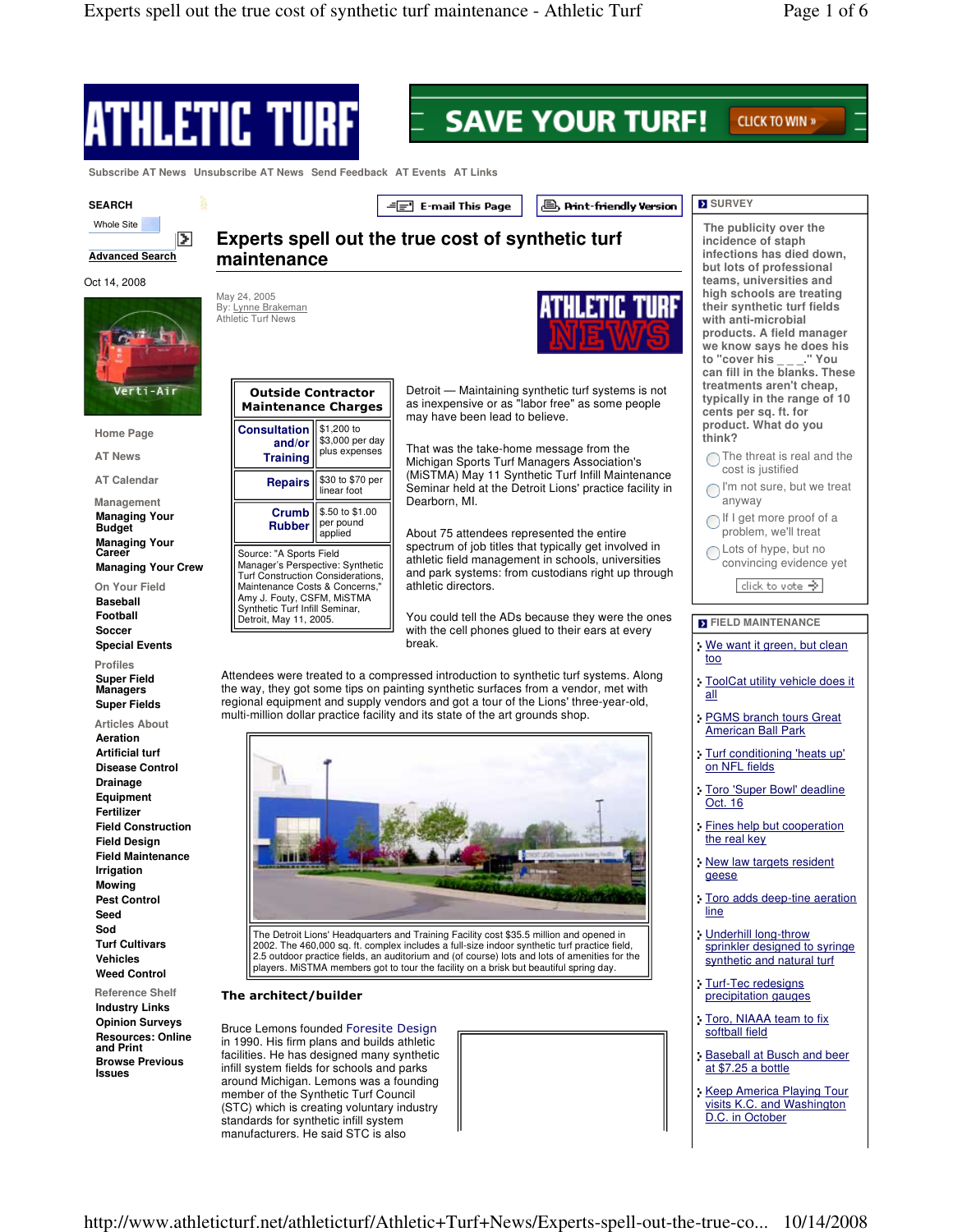

preparing position papers to answer frequently asked questions about synthetic infill system construction and maintenance.

Lemons showed slides of the synthetic







"You have to have the results before it is shipped to you," Lemons said. "Because if it's not to spec when you receive it, you will end up in negotiations with the manufacturer."

Lemons said his experience has shown that after a few years, the Gmax values (a rmeasure of hardness) can vary quite a bit in different parts of a synthetic field. Since the consistency of the surface is very important to the safety of athletes, Lemons said his company is changing its specifications to stipulate that the Gmax values over the entire field must remain within plus or minus 5%.

Lemons passed around a 2 in.-thick piece of dense "e-layer" shock absorption pad manufactured from recycled rubber and urethane. Although it increases the initial cost of an infill system, many experts recommend paving a seamless e-layer over the asphalt or gravel base prior to laying synthetic turf. The substance is installed just like an athletic track and provides an extra cushion for the surface.

Lemons said new monofilament fiber technology is on the horizon that will offer better wear and performance characteristics and a longer guarantee than the current slit-film technology.

## The university athletic turf manager

Amy J. Fouty, CSFM, athletic turf manager for Michigan State University (MSU), currently supervises the Astroplay indoor practice field at Duffy Daugherty Football Building and a modular natural bluegrass field at Spartan Stadium. In her previous position at the University of Michigan, she managed a Field Turf infill system. Fouty believes synthetic systems have a definite place in an athletic field manager's toolkit.



Bruce Lemons, president of Foresite Design, was among the founding members of the Synthetic Turf Council. He gave MiSTMA members an overview of synthetic turf system construction considerations.



Amy J. Fouty, CSFM, athletic turf manager for Michigan State University and her colleague, Mark Viele, grounds keeper, MSU football fields. Fouty presented details about the cost of maintaining MSU's synthetic turf practice field.



Charlie Coffin, sports field manager for the Detroit Lions in front of the facility's "just-forfun" putting green. Coffin shared his experience maintaining the synthetic surface at Detroit's Ford Field.

## Compacted fields need aerification, and often

Underhill valves give better water control when syringing sports fields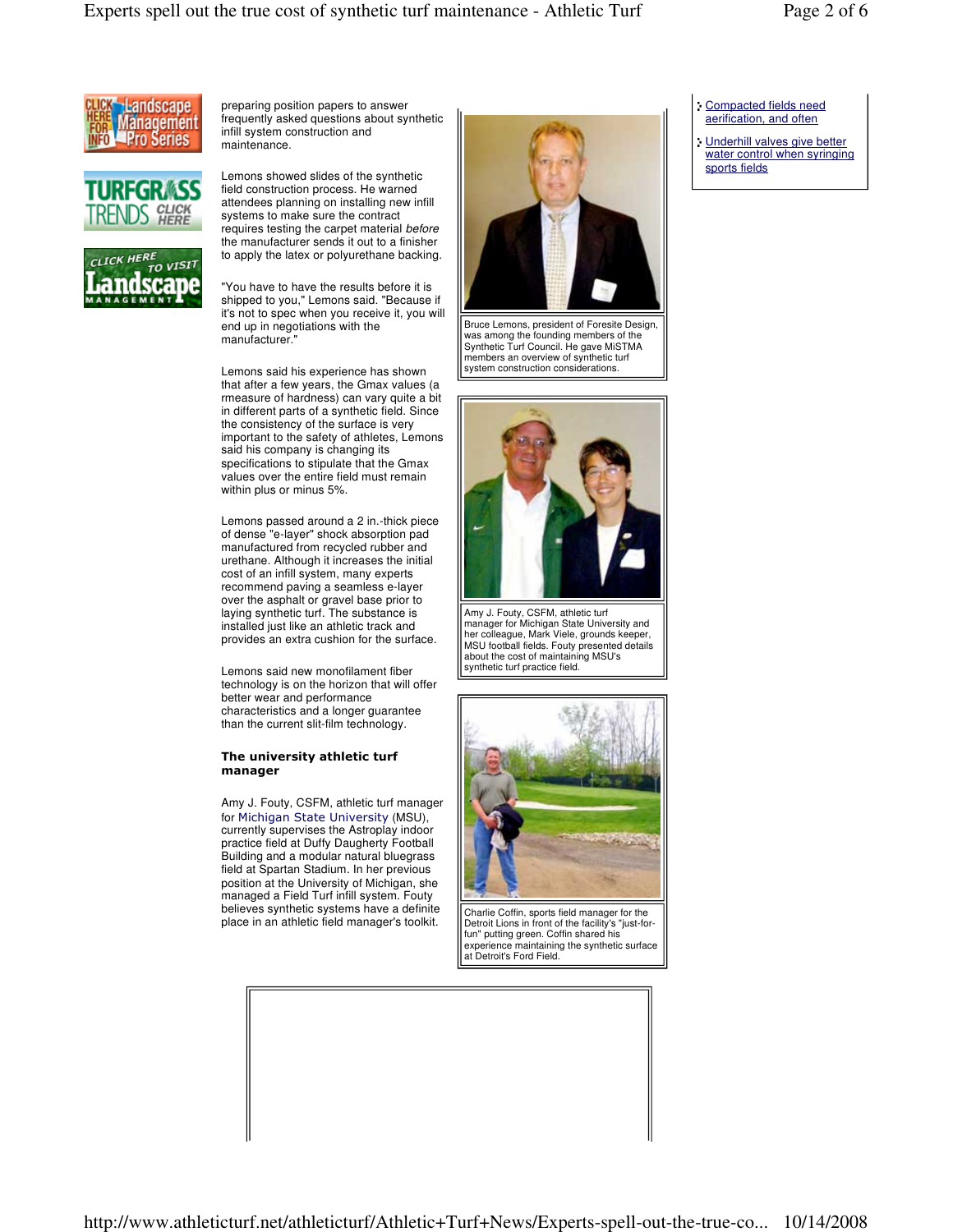

"However, safety is our first priority," she said. "There are concerns with regard to the safety of the products used to make the fields, as well as with how to clean and disinfect synthetic infill fields. Synthetic infill manufacturers need to get information and solutions out to the people who have to deal with these issues on a daily basis."

Fouty said her three main concerns are:

- Safety (stability and footing)
- Playability (consistency and confidence)
- **•** Aesthetics

Fouty prefers sewn seams to glued seams because they are stronger, more flexible and last longer. When it comes to line markings, she recommends spending the money to tuft-in as much as possible.

"If you paint lines, the first time you groom over the lines the product spreads over the field. The dried paint is abrasive, slippery and the lines don't look good very long," she said.

Fouty had her crew manufacture a field magnet that can be dragged over the field once or twice a year to capture metal objects that get tossed or dropped. And, for the first few years, static control is a problem that requires a spray of diluted fabric softener.

"It also takes away the old tire smell," Fouty said. "Without the fabric softener, our indoor facility smells like old tires and locker rooms."

The meat of Fouty's presentation was a break down of the maintenance budget for MSU's indoor practice field. You could see field managers scribbling notes as she listed the actual maintenance equipment needed, typical costs for outside contractors and cost for materials and labor for regular field grooming. Bottom line: MSU's field costs nearly \$23,000 a year to maintain.

| Synthetic Turf<br>Maintenance<br>Equipment                                                                                                                                                                                             |                        |  |
|----------------------------------------------------------------------------------------------------------------------------------------------------------------------------------------------------------------------------------------|------------------------|--|
| Boom<br>Sprayer                                                                                                                                                                                                                        | \$1,000 to<br>\$35,000 |  |
| <b>Sweeper</b>                                                                                                                                                                                                                         | \$1,500 to<br>\$20,000 |  |
| Broom                                                                                                                                                                                                                                  | \$500 to<br>\$3,000    |  |
| <b>Painter</b>                                                                                                                                                                                                                         | \$500 to<br>\$3,000    |  |
| Groomer                                                                                                                                                                                                                                | \$1,500 to<br>\$2,000  |  |
| Cart<br>(to tow<br>equipment)                                                                                                                                                                                                          | \$2,500 to<br>\$16,000 |  |
| <b>Field</b><br>Magnet                                                                                                                                                                                                                 | \$500 to<br>\$1,000    |  |
| <b>Rollers</b>                                                                                                                                                                                                                         | \$250 to<br>\$2,000    |  |
| Total:                                                                                                                                                                                                                                 | \$8,250 to<br>\$82,000 |  |
| Source: "A Sports Field<br>Manager's Perspective:<br><b>Synthetic Turf Construction</b><br>Considerations, Maintenance<br>Costs & Concerns," Amy J.<br>Fouty, CSFM, MiSTMA<br>Synthetic Turf Infill Seminar,<br>Detroit, May 11, 2005. |                        |  |

| 2004-2005 Maintenance Budget<br><b>Synthetic Infill Field</b><br>(three-year-old surface)                          |         |
|--------------------------------------------------------------------------------------------------------------------|---------|
| <b>Seam Repairs</b><br>(outside contractor; \$30 per linear foot)                                                  | \$8,000 |
| <b>Apply Crumb Rubber</b><br>(1x per year; 20 hours per application; 10<br>tons of top dressing $@$ \$500 per ton) | \$5,000 |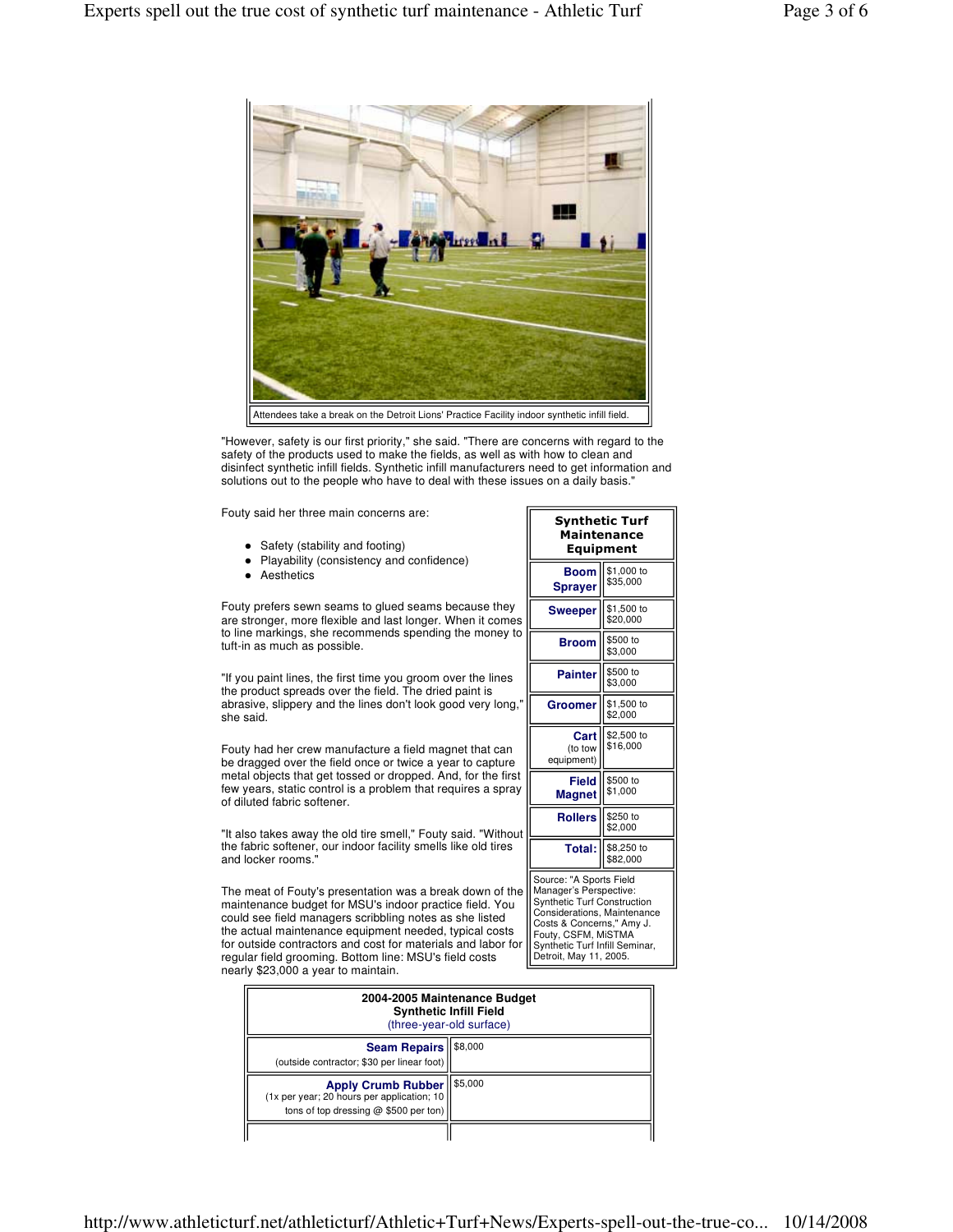| Spray Field   \$216<br>(4x per year; 3.5 oz rate per 1,000 sq. ft.; 3<br>hours each; 12 hours per year)                                                                                                          |          |  |
|------------------------------------------------------------------------------------------------------------------------------------------------------------------------------------------------------------------|----------|--|
| Fabric softener @ \$7 per 64 oz. container                                                                                                                                                                       | \$120    |  |
| Disinfectant @ \$5 per gallon)                                                                                                                                                                                   | \$100    |  |
| <b>Sweep Field</b><br>Parker Sweeper:<br>4x per year; 8 hours each; 32 hours per<br>year                                                                                                                         | \$1,500  |  |
| Broom                                                                                                                                                                                                            | \$500    |  |
| Groomer                                                                                                                                                                                                          | \$1,500  |  |
| <b>Hand Pick</b><br>(3x per week; 1 hour ea.; 156 hours per<br>year @ \$18 per hour)                                                                                                                             | \$2,800  |  |
| <b>Paint Field</b><br>(2x per year; 30 hours ea.; 60 hours per<br>year; 30-40 gal. per year @ \$25 per gal.)                                                                                                     | \$1,000  |  |
|                                                                                                                                                                                                                  |          |  |
| <b>Total Straight Hourly Cost</b><br>(Field only; 280 hours @ \$18 per hour;<br>benefits not included)                                                                                                           | \$5.040  |  |
| <b>Total Supply Cost</b>                                                                                                                                                                                         | \$6,220  |  |
| <b>Total Equipment Cost</b>                                                                                                                                                                                      | \$3,500  |  |
| <b>Total Outside Contractor Repairs</b>                                                                                                                                                                          | \$8,000  |  |
|                                                                                                                                                                                                                  |          |  |
| <b>Total Maintenance Cost 2004-2005</b>                                                                                                                                                                          | \$22,760 |  |
| Source: "A Sports Field Manager's Perspective: Synthetic Turf Construction<br>Considerations, Maintenance Costs & Concerns," Amy J. Fouty, CSFM, MiSTMA Synthetic<br>Turf Infill Seminar, Detroit, May 11, 2005. |          |  |

## The professional field manager



Seminar attendees got to meet equipment and material vendors during a tour of the facility's shop.

Charlie Coffin, sports field manager for the Detroit Lions, shared stories about the challenges of managing a synthetic infill system at Ford Field, a \$500 million multiuse professional facility that opened in August 2002. The facility was designed to host up to 120 events a year, including Detroit Lions football games, other sporting events, concerts, banquets, tradeshows, business meetings and conventions. For its first year alone, planners expected 1.5 million people to attend events at Ford Field.

"We were sold these fields on the basis that there would be no maintenance," Coffin said. "That just wasn't true."

Coffin said planners decided the covered field didn't need a drainage system. But with no rain to flush through the infill system, contamination has become a worrisome issue. What to do about erasing paint lines alone has become a major headache. Because so many types of sports are played on the field, Coffin is painting and erasing lines every week of the year.

During one event, Coffin noticed that the opposing team had set up a tent along the sidelines. It turned out, rather than take a long walk to get to the bathroom, the players were using the tent as cover and peeing right onto the field.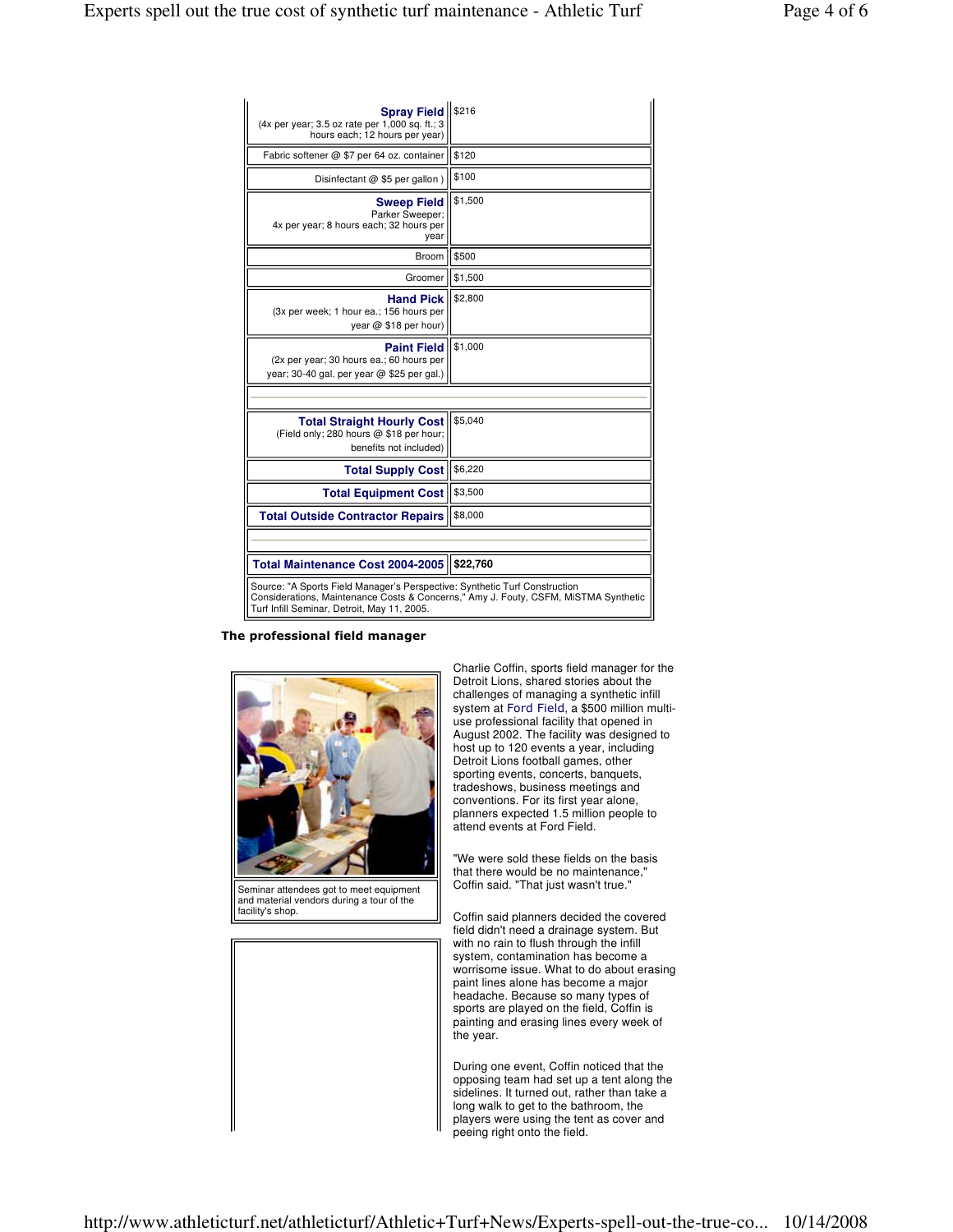

Craig O'Berry from Pioneer Paint shares turf painting tips on the practice field.



Coffin's synthetic turf line marker uses a special paint that is formulated to be flexible when dry.



Coffin recommended the field managers be sure and cover areas that would get heavy foot traffic with canvas.

"But, Lord help me! Do not use duct tape," he exclaimed. "We taped a sideline tarp down once. In order to get the glue off the turf we sat on our hands and knees rubbing Goof-Off® into the fibers."

Despite the hairy stories of trial and error, Coffin, like Fouty, said he has gained respect for synthetic turf systems.

"This synthetic indoor field has made our outdoor facilities better," Coffin said. "When it rains, they go inside. That improves the main field. As a grass guy, I didn't really want a synthetic field at first. But it's been good for us. In fact, we're now thinking about installing an outdoor synthetic field."





The Detroit Lions' Practice Facility was designed to be environmentally responsible.